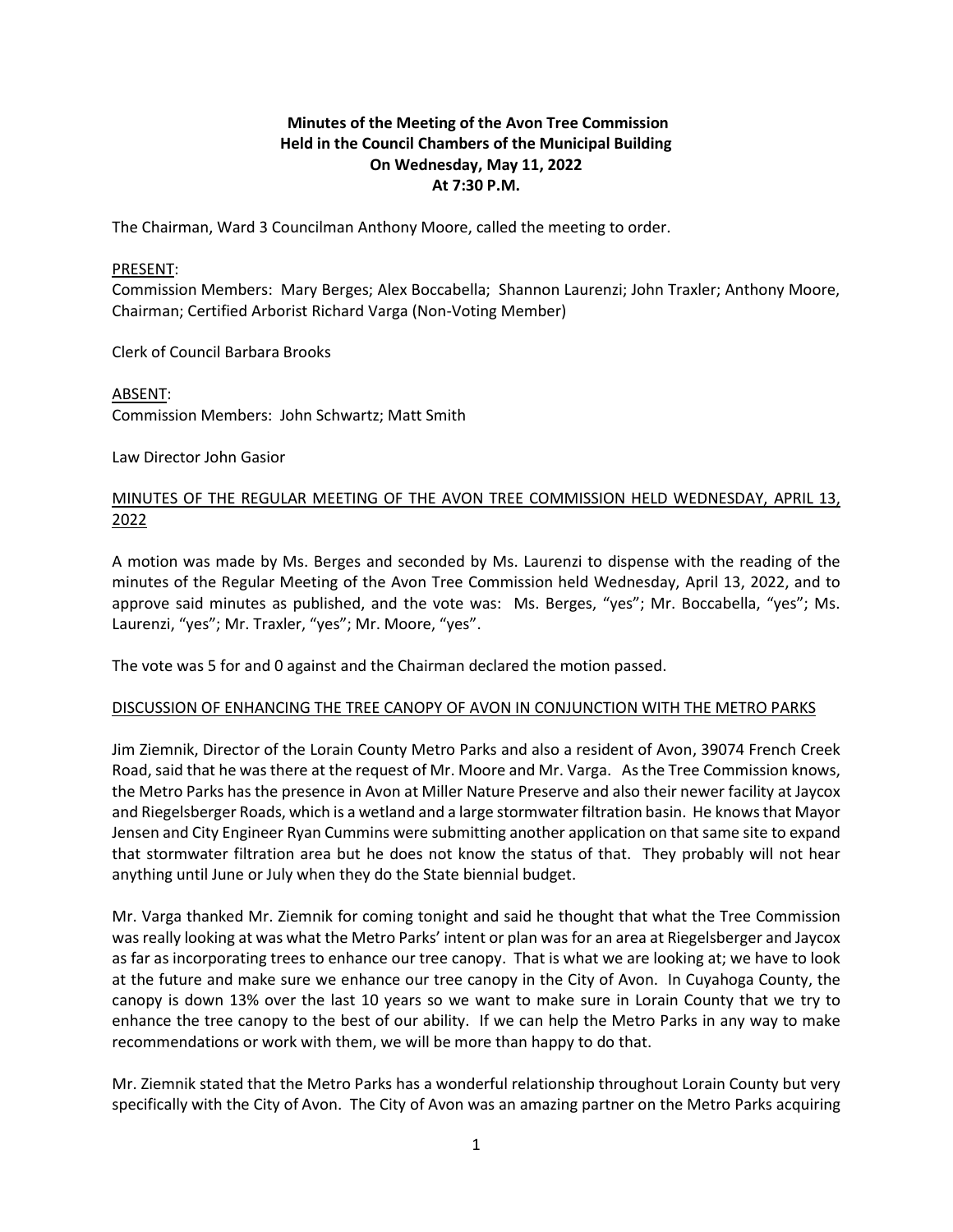the big corner parcel at Jaycox and Riegelsberger. French Creek kind of bisects the site; the west side is historically geologically wetland. Over the decades as things got settled out, trees were cleared, drain tile was installed and that is what drained a lot of Lorain County and very specifically Avon as well. So the west side of that site is really a wetland area and is not anything that is going to retain water in any sense of a depression basis but it is like a big sponge. The Metro Parks worked with the Army Corps of Engineers and the Ohio EPA in getting that part of the site as a wetland restoration. We are working with a wetland consultant and have most of the site restored in terms of a wildflower meadow. The only thing left to that is a peripheral trail that will go around the site and eventually a bridge will be put in to bridge French Creek onto the northeast side but it has the potential to become a forested wetland area. Mr. Ziemnik said that he just had correspondence today from a Davey Resource Group that is interested in making part of that site a forested area. So if that is the case, there are 11 acres on that side, split up by where the tributary comes in along Riegelsberger. To get to your point, Mr. Varga, Mr. Ziemnik said that he thought that over time a substantial amount of that site will be forested. As you know it already has a pretty healthy stand of cottonwoods and we will probably not be overly aggressive on taking them out but we are very interested in seeing that returned to a forested area.

Mr. Ziemnik said that on the northeast side, coming in off from Jaycox Road, because of French Creek's flooding we have excavated out about 30,000 cubic yards of soil to create a stormwater filtration basin that has substantially controlled the flooding. That site back in 2014 was literally 6 ft. under water so he thinks that they have made a significant dent in relieving that flooding there along French Creek. So at this point, he does not see a lot of potential for trees for that side of the site because of the way things are situated in those basins. We have the 30,000 cubic yard basin plus there is potential for us to expand additional stormwater filtration and if that is the case he does not see that side of French Creek as a good candidate for reforestation. Because of the way that French Creek is right up against Jaycox Road there, there is not a lot of potential there for tree canopy. He added that specifically to the question about planting native trees, that is all they are doing right now and that is all they care to do.

Mr. Moore asked if there was any type of plan as far as the number of trees that the Metro Parks would like to put in there and Mr. Ziemnik said, at this point, no. As most of them know, the best time to be doing tree planting is in the late fall or early winter. At that point, he thought that they would have a pretty good handle on how many trees they are putting in. And they are not putting in 3 or 4 caliper trees over there. They will probably be a notch above a whip-type of thing but they will stake them in and get them established. Because of the high volume of trees, it is a greater chance of survivability. We will lose a few over the years, but overall we will have a really magnificent forest growing up there. Mr. Moore said that we want to work together to try to get as many trees as possible for drainage and so many of the other benefits that we all know about. A reason they wanted to have Mr. Ziemnik there tonight was to maybe come up with a plan for planting trees and perhaps a plan for applying for grants.

Mr. Ziemnik said that what the wetland consultants and Davey Resources, etc., have to restore is going to dictate how many trees initially we are going to put in. That does not mean that we cannot later supplement that but we are going to conform to the standards that they need to meet with the Ohio EPA in getting that forested. He said that he knows we are here talking specifically about Avon but the Lorain County Metroparks has been on a relatively aggressive plan for the last 5 to 7 years to obtain trees from the nurseries when they do the fall clearings of their fields. Whatever they do not sell, they plow under, so we take advantage of that and throughout the Metroparks we have been pretty successful in getting truckloads of trees to bring in so we will certainly be targeting these areas.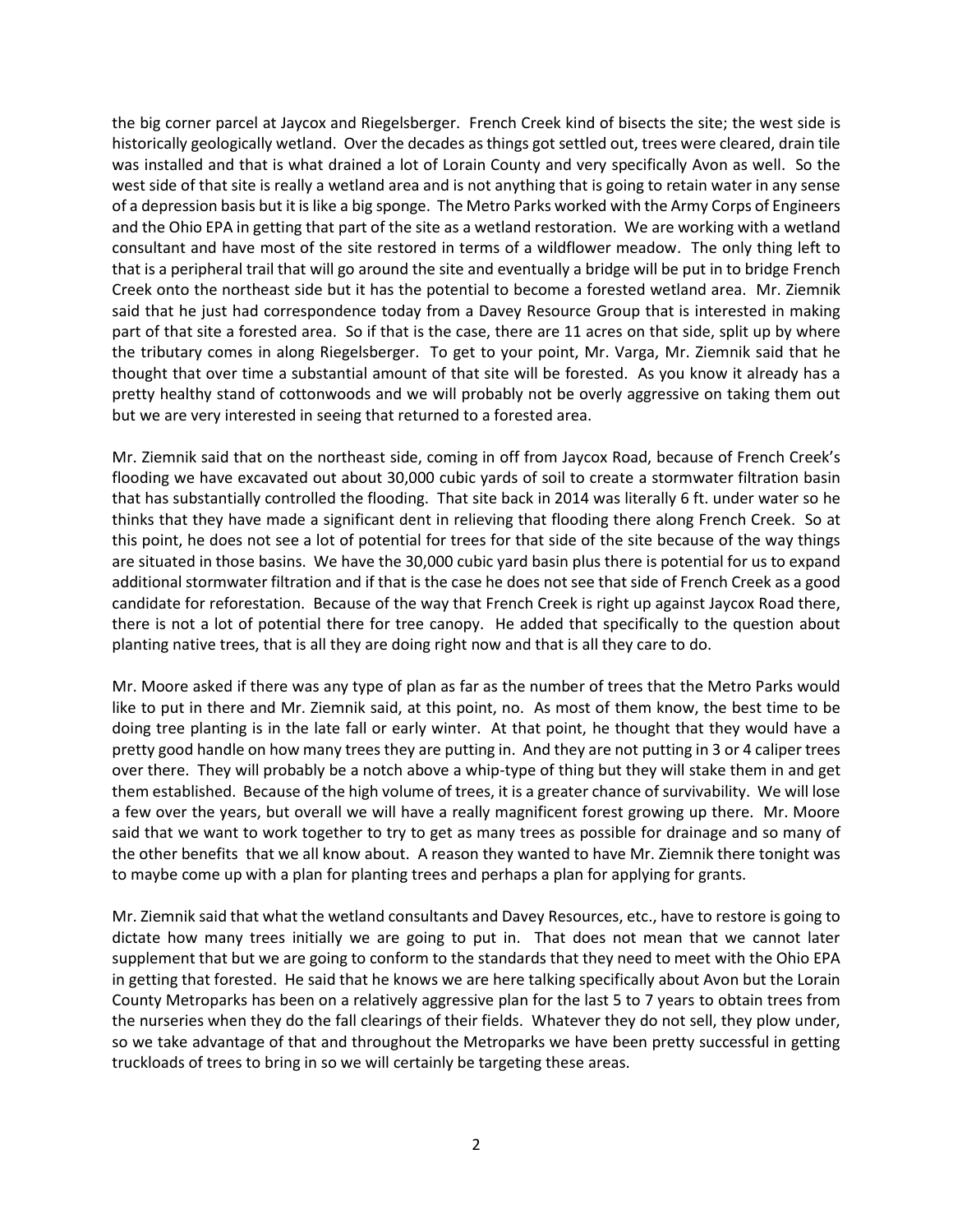Mr. Ziemnik said that he wanted to add that they are in discussions with a family whose property fronts on Jaycox Road and goes all the way back to French Creek. They have farmed probably a good 10 to 12 acres of that back land near French Creek. If we are successful in obtaining that property, we will certainly look for opportunities to get that reforested because right now it is just a big rural farm field. The Metro Parks is a political subdivision of the State of Ohio, created under Chapter 1545, and in broad terms, it is the preservation and conservation of the State's natural resources. That is the mission of all metropolitan park districts in the State of Ohio, so we would certainly look to get that area reforested. There is a lot of flood plain there along French Creek as well.

Mr. Traxler asked Mr. Ziemnik how it was going with the other projects that he has and he was also curious how the State of Ohio Clean Ohio Green Space program is progressing. Mr. Ziemnik responded that they have two projects that are currently in Columbus waiting for final approval and closure. They have acquired 9 holes of the Bobolink Golf Course along Jaycox Road, so that is going to get reclaimed ultimately because a lot of that is actually wetland. That will take a couple years but that will be reclaimed to wetland and he thinks it is a great opportunity for reforestation right along Jaycox Road there. And then the Lustri property at French Creek and Detroit Road has been submitted but that deal may not go through. If we do make it happen, that site it is already pretty heavily forested so he does not see any really great potential for additional canopy cover there and it is a very wet site too. Also, they are working with the City on what they call the TLCI NOACA Trail Project so as soon as they finish acquisition, the City Engineer is going to get in and do a delineation and hopefully we can work together and find the best way to get a trail through there.

Ms. Berges noted that in Miller Nature Preserve, on the north side as you are walking through the woods, it seems like there are a lot of trees that are down now. She asked Mr. Ziemnik if there were plans to replant trees in that area; it is pretty wet back there. Mr. Ziemnik responded that if they did replant trees, it would just be a spotty replacement type of thing and Ms. Berges is right, that is a very wet area. He said that they are kind of on the cusp in building a trail through there as it can get pretty soggy. You have to understand, too, especially in those situations, if a tree comes down they will leave it down because it makes great habitat. But he thought that periodically they will come back in and start to replace and restore but it would just be spotty; there are no big open areas there that they would be reforesting.

Mr. Moore thanked Mr. Ziemnik for coming in and talking with them and said that the Tree Commission is looking forward to working with him.

### ARBOR DAY

 Ms. Laurenzi stated that she went to Tennessee and went to the Franklin, TN Arbor Day festivities. Franklin is one of the premier communities near Nashville. They did a great job. They had a tree scavenger hunt, they had recycled bags and other small items to give away, there was a food truck, and a rock wall. It was from 10:00 A.M. – 1:00 P.M. although it was almost over when Ms. Laurenzi got there about 11:00 A.M. so she does not know how we want to plan our Arbor Day. But they had a great turnout; lots of kids and families and it really encouraged them to walk through the park and look at the trees and learn about trees and she thought that was a really great idea.

Mr. Varga reported that he, Mr. Traxler, and Mr. Smith went to Oberlin's Arbor Day and they basically were just planting a tree, and there were about 15 or 20 people there. They had a great discussion with everybody there so it was really nice just to talk to everybody and get a feel for what they were doing in the future and what we could possibly do. The nice thing about our Arbor Day is that it is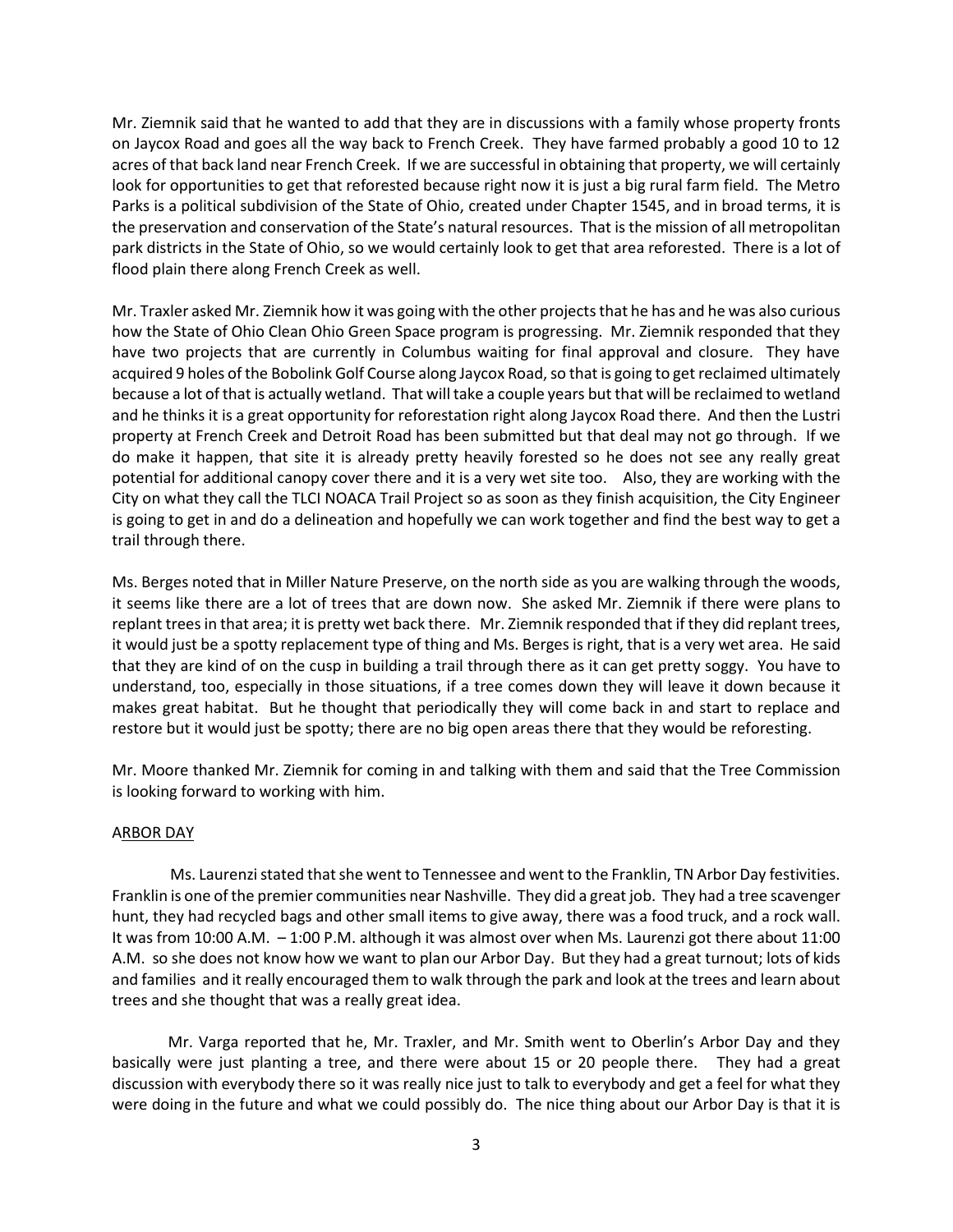going to be at the Aquatic Center where we have already identified the trees through the History Walk there. So we were talking about having different groups going through the Walk at different times and identifying trees. Also we are going to have educational tree pruning and tree planting areas. We talked to the Mayor and he said it was fine to have some food trucks available and we also are talking to Avon Brewing Co. to do a beer tent. So that is what we were thinking about and this is all just brain storming right now.

Mr. Varga said that he was going ahead a little bit now but we were also thinking about doing YouTube videos because Recreation Coordinator Clare Harasimchuk has a person that is affiliated with the City that does that. We were thinking about doing that maybe before Arbor Day to promote it and then have the videos on the City website as far as information on tree planting, pruning, and mulching. We would do just a couple videos to start and then progress from there. He asked the Commission members if they thought this was something to go forward with and everyone agreed. Mr. Varga said that he would go further then and talk to Ms. Harasimchuk and see what is actually involved in making these YouTube videos. We will be the first city that he knows of that will be posting YouTubes for tree care.

### UPDATE ON THE MEMORIAL TREE PROGRAM

Mr. Varga referred to a handout that he had given everyone and said that he, Ms. Harasimchuk, Mr. Smith, and Rose Seighman, the Mayor's Assistant, worked on it together. He thought that they had put together a more comprehensive memorial tree selection and if there is anything that anyone wants to add or correct, to let him know. It has been posted but we can always add to it or correct it.

### DISCUSSION OF CREATING YOUTUBE VIDEOS ABOUT TREES FOR AVON

Mr. Varga stated, as he indicated earlier, we have already started this process. He just wanted to run it by everybody for their input. As he said, initially, we were just thinking about 2 or 3 videos and we did not want to make them too long, maybe 5 or 6 minutes so people would not be turned off by the video being too long. Once he narrows it down, he will make an outline of the topics and how to proceed and they can all discuss it from there as he wants input from everybody.

### MEMBER COMMENTS

Ms. Berges said that she read in the paper that Avon Lake's Garden Club gave out free native plants to Avon Lake residents during their plant sale. She knows that our Garden Club is having their plant sale on May  $21<sup>st</sup>$  so it is probably not enough time to talk to them about this but she was thinking we could look into this for next year and coordinate with our Garden Club to see if they would be interested in it. She thought that she would call the Avon Lake Garden Club to see where they get these native plants because they were not charging the residents for them so she was not sure who donated them or how they went about to do that. She knows that we are interested in promoting native plants as part of the Avon Tree Commission.

Ms. Berges said, and just to add on to that, do we want to list Ohio native plants on our web page or a link to native plants? Mr. Varga said that he has had long discussions with Bill Hendrix out in Lake County Nursery about the terminology "native" plants. It can be native to Ohio, to northern Ohio but not to southern Ohio, to Appalachia in Ohio, etc. so there is a distinction as far as native plants is concerned. So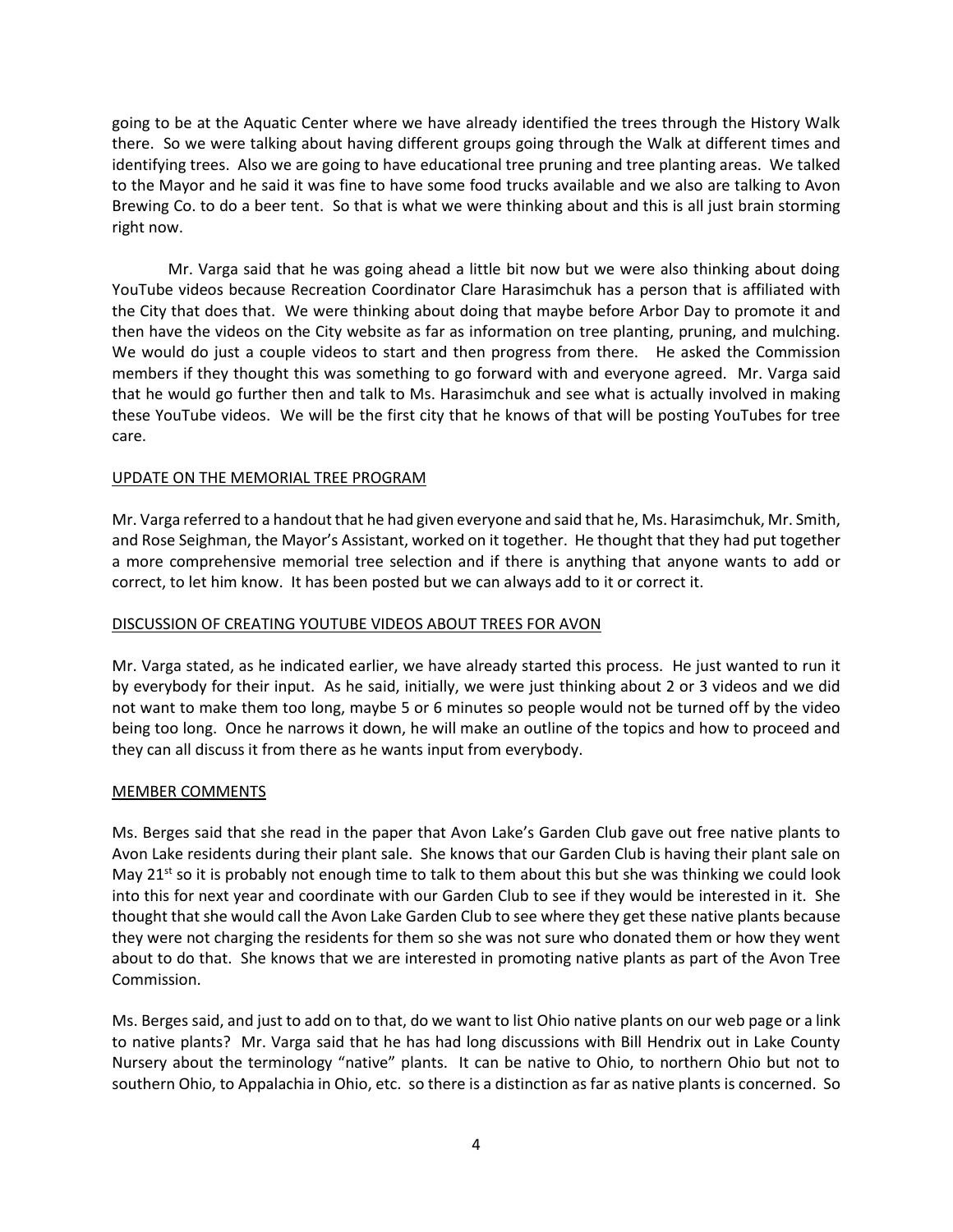then Mr. Hendrix came up with a list that he thought was appropriate for native trees and Mr. Varga has that like a cross section of everything. So you have to be careful with the terminology "native".

Ms. Berges said, also, the Lorain Soil and Water Conservation District is having a "Big Tree" contest. Apparently they do this every year and this year they are featuring beech trees so again, do we want to promote something like this? Does Mr. Varga know where there are beech treesin Avon? Is that common in Avon?

Mr. Varga answered, yes, they are a native tree and there are some huge beech trees right here by the Aquatic Center in our History Walk area. When Miller Nature Preserve held their Arbor Day in 2018, they also had a contest to see who had the oldest, most mature tree in Avon and it was just for a general tree. He likes the idea of being more specific; he thinks that way you diversify it a little bit and you get more people involved. He thinks that is a great idea. Ms. Berges said that she could follow up and get the application form and we can enter it and see if our beech trees are the biggest ones in Lorain County.

Ms. Berges said, lastly, she was thinking that, as we are trying to get information out to residents, it would be nice to have articles in the newspaper on a bi-monthly basis or every quarter in addition to the information we have on the web page. Just to put this information out in front of residents of the different things that we are talking about that would be of value to them. Mr. Varga said that he was going to communicate with the Chronicle Telegram and also with Westlife, which has had articles about trees in the last couple issues. So we definitely want to start promoting Avon in that realm and he will look into that.

Mr. Varga noted that there is a scholarship program through the ISA, International Society of Arboriculture, and he will make sure everybody gets a copy of that information. He said that he would like us to apply for students in the City of Avon.

Mr. Traxler stated that they had talked about handing out seedlings at the November  $5<sup>th</sup>$  Arbor Day event but it is difficult to get trees at that time because usually trees are dug in the spring. He suggested that they discuss ordering maybe 50 small seedlings relatively soon so that they do have those. He asked if anybody had any comments about that; if they agreed that would be a good idea.

Mr. Varga said that he was at the ISA Conference and talked with a woman from the U. of Kentucky about the shortage of white oaks because that is what they make the bourbon barrels out of and as a consequence, they have been harvesting all these oaks but nobody replanted any oaks so there is this shortage. So the U. of Kentucky had a program to collect white oak acorns and have planted over 600,000 of them on a donated 25 acres. Now they have all these seedlings that are about 12 to 15 inches tall and are trying to get people to plant them. This woman told him to contact her if he wanted seedlings and he will do that.

Ms. Berges asked Mr. Traxler how soon he would need to order seedlings and Mr. Traxler said he thought we should probably do it before the next meeting so that we do not miss an opportunity. If we do not, he was not sure what we would do. We could buy containerized trees but that might be expensive .

Mr. Varga said that he will get his information and he and Mr. Traxler will have a discussion about it. Mr. Traxler added that they would share that with everybody before doing anything. Mr. Traxler said that he guessed that we would not necessarily have to have the seedlings but it would be nice and he does not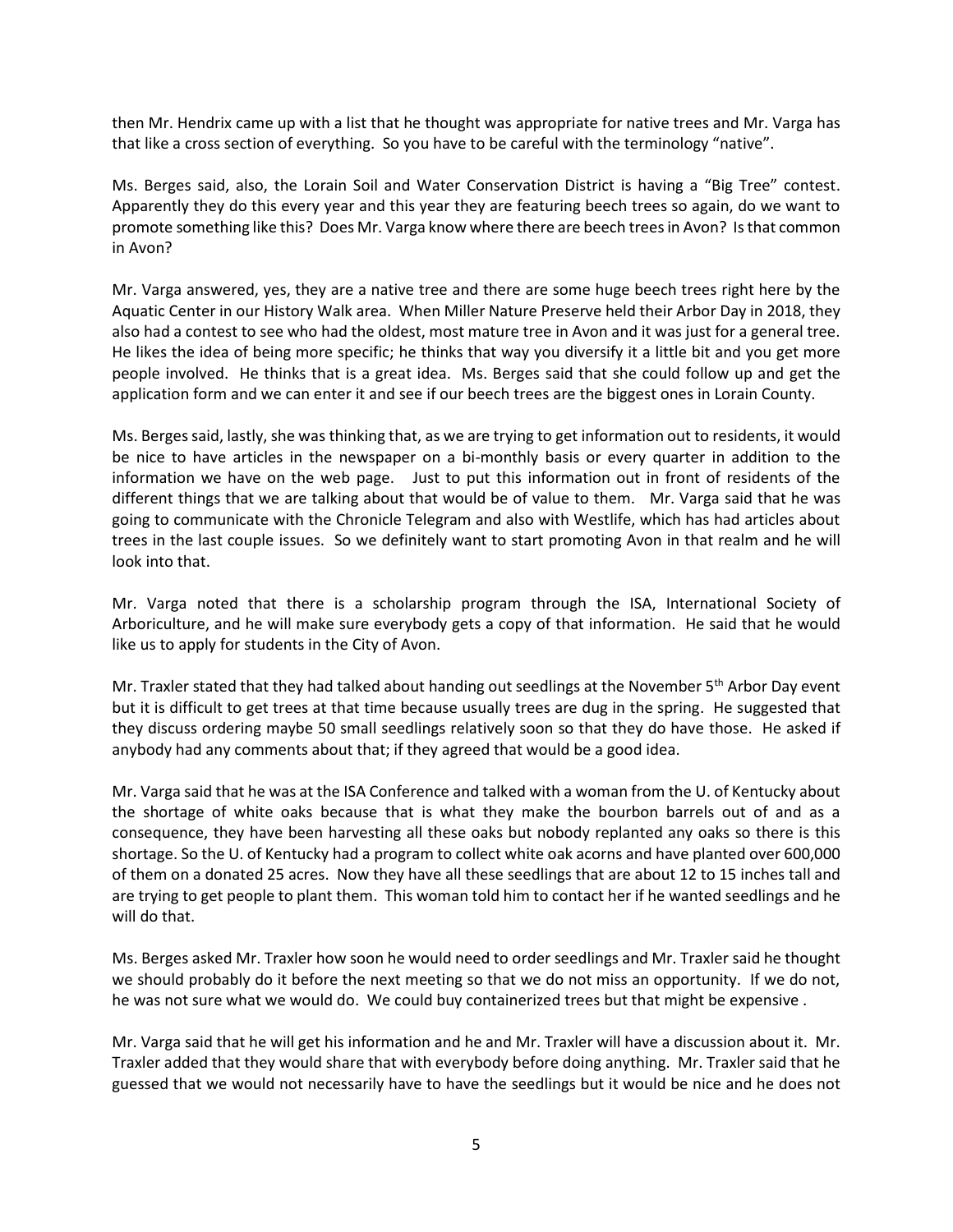think they would be very expensive. Obviously we want native trees but he was not sure we can get deciduous trees; it may have to be evergreens because evergreens are easier to dig in the fall.

Mr. Varga stated that the trees that they were giving away at the Library were junipers, so they were evergreens. And Mr. Moore planted a beautiful one in his backyard. Mr. Traxler said that another option we could do, too, is purchase seedlings now, put them in a holding area, and then dig them up but you might lose those trees and it is extra work.

Mr. Moore stated, as Mr. Varga mentioned, the Library did their Neighborhood Forestry program and he wanted to thank Mr. Varga for stopping at his house to give him suggestions on planting the eastern red cedar tree they received from the Library. His daughter was quite excited about it and all of his family is going to be excited to see how it comes along. He also wanted to thank Mr. Varga again for going over some tree pruning which was really helpful. He thinks that the YouTube videos will be really helpful for residents and he is super excited to hear all the plans for Avon Arbor Day. It sounds like we are going to be setting a benchmark for everyone around us.

### AUDIENCE COMMENTS

Nancy Haas, 4272 Reserve Way, stated that she was a retired nursing director at University Hospitals and has lived in Avon for almost 5 years and is very happy in Avon. She is involved in the Avon Garden Club and is the 1<sup>st</sup> Vice President, so she was there representing not only herself but also the Avon Garden Club. She thought that the things that the Avon Garden Club would like to know are how they can help and how they can get involved. They are a non-profit and do not have a lot of money. They do have some fund raisers and as was mentioned, their plant sale is coming up in just a couple of weeks. She thinks that the Garden Club would be very interested in learning more about the Tree Commission, its goals and also how they can help and in ways they could partner through helping with Arbor Day or at their plant sale which is their main fund raiser for the year.

Ms. Haas said that the Garden Club is booking speakers for 2023 and she would like for somebody from the Tree Commission to come and speak about the plans and the goals of the Tree Commission and also if they could recommend someone to come and speak specifically about the care of trees, what trees to plant, etc. And if they can just let the Garden Club know then how they can help she would appreciate it. Ms. Haas added, as far as passing out trees at their Garden Club sale in 2023, they would be glad to do that. They do have a limited budget but they might be able to make a donation toward purchasing the seedlings. Their plant sale is always in May. She thinks it is a good idea about the YouTube videos and she agrees that they should not be lengthy. The shorter the better and probably breaking up the topics such as pruning, planting, etc.

Ms. Laurenzi asked when and where the Garden Club plant sale was held and Ms. Haas said it is Saturday, May 21<sup>st</sup>, 8:00 AM to 12:00 P.M. at the lot adjacent to the Senior Center. The first hour is very busy; they do have things left but these are plants from the Garden Club members' yards so sometimes there are only 2 or 3 of something.

Mr. Ziemnik asked everyone if they were aware that the Girl Scouts have this big initiative of planting 5 million trees throughout the United States? Very recently the Metro Parks acquired donated seedlings and they worked with three Girl Scout troops and did a very extensive planting of those seedlings. He does not know if any local Girl Scout troops are involved with this program, but they have a goal to plant as many trees as they can. He will try to get some sources on this.